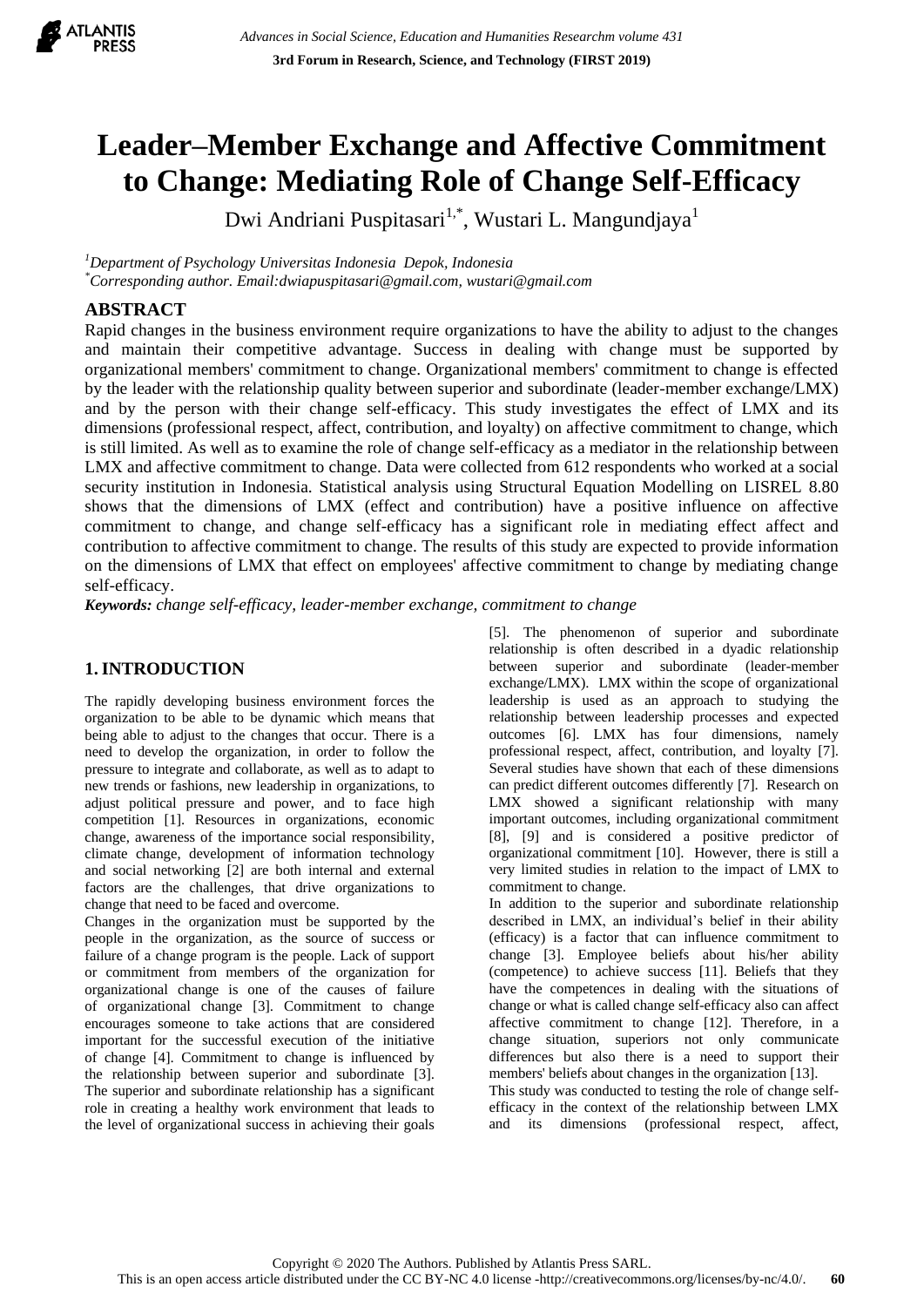

contribution, and loyalty) with affective commitment to change.

## **2. LITERATURE REVIEW**

#### *2.1. Leader-Member Exchange*

Leader-member exchange (LMX) describes the quality of superior and subordinate relationship, where superior builds a dissimilar relationship or exchange with each subordinate rather than using the same leadership style in dealing with subordinate [14]. According to Liden & Maslyn [7], LMX has four dimensions, namely professional respect, affect, contribution, and loyalty. Professional respect defined as the perception of the level of reputation of excelling at his/her line of work that is built by subordinates of the reciprocal relationships carried out, inside or outside the organization, where perceptions may be based on the person's historical data such as experience relating to others, opinions about the person from other people inside and outside the organization, and professional awards or acknowledgment received [7]. Affect refers to the mutual affection members of the dyad have for each other based primarily on interpersonal attraction rather than work or professional values. Contribution refers to perceptions about the current level of work-oriented activities of each member submitted towards the common goal (explicit or implicit) of the dyad; the extent to which members of the reciprocal relationship handle responsibilities and complete tasks that go beyond the job description and also the extent to which the leader provides resources and opportunities for such activities. Loyalty refers to loyalty to one another, between superiors and subordinates openly supporting each other in terms of actions and character. Superiors prefer asking subordinates who are loyal to do work that requires an independent opinion or responsibility. Loyalty involves a fidelity to the individual that is generally consistent from situation to situation.

#### *2.2. Affective Commitment to Change*

Commitment to change is a mindset that leads someone to take actions considered necessary for the successful execution of the initiative of change, which consists of three dimensions, namely normative commitment, continuance commitment, and affective commitment [4]. Furthermore, Herscovitch & Meyer [4] explain normative commitment

to change as a feeling of obligation to support change, where employees will remain in the organization because they feel they must remain in the organization. Continuance commitment to change is the employee's perception of the costs that may arise from the execution of the change. Affective commitment to change (ACTC) refers to positive feelings towards the changes made and the belief that change will benefit. Therefore, affective commitment to change is considered the most important dimension that can predict employees' efforts in supporting the success of organizational change [15]. As a result, affective commitment to change will be the focus of this study.

## *2.3. Change Self-Efficacy*

Self-efficacy defined as someone's belief in their ability to take necessary actions in dealing with a particular situation [11], including in dealing with changes. According to Wanberg & Banas [16], change self-efficacy (CSE) is the ability that individuals feel to handle changes in certain situations and functions well in the workplace although there is a change in the organization. Individuals will not succeed in making changes if they are not sure of their abilities. The individual with high change self-efficacy is unlikely to be pressured by feelings of inadequacy and are expected to persevere in their efforts to manage the organizational change process, will tend to understand great ideas, take positive actions, and undertake initiatives of change. The individual with low levels of change selfefficacy will tend to focus on their feelings of incompetence and show passive behavior, negative work attitudes, and failure to handle change situations because they feel unsure of their abilities to respond to the demands of certain organizational changes.

## *2.4. Leader-Member Exchange, Change Self-Efficacy, and Affective Commitment to Change*

LMX emphasizes the dyadic relationships that develop between superior and subordinate can predict outcomes [6]. Dyadic relationships that develop are based on social exchange theory [17], [8], [18], [6]. Social Exchange Theory explains there is a relationship between behavior and environment that influences one another, whether the relationship provides beneficial or detrimental reciprocity. The relationship or social interaction is carried out in the form of exchange. According to this theory, individuals will tend to repeat or continue interaction (exchange) if the interaction is considered positive and provides benefits for themselves. In contrast, the interactions (exchanges) that are deemed detrimental will tend not to be repeated or continued.

The practice of this theory in LMX explains that the relationship between superior and subordinate is a reciprocal relationship, where the interaction between them has exchange consequences, with the main aspect is the quality of exchange [8]. If the exchange behavior is received positively by both parties and they are satisfied with the response, then the exchange will continue [18]. A high LMX relationship is often shown by increased satisfaction and mutual influence, more access to resources, open communication, and the behavior that exceeds expected [6]. A low LMX relationship is indicated by limited resources and information, leading to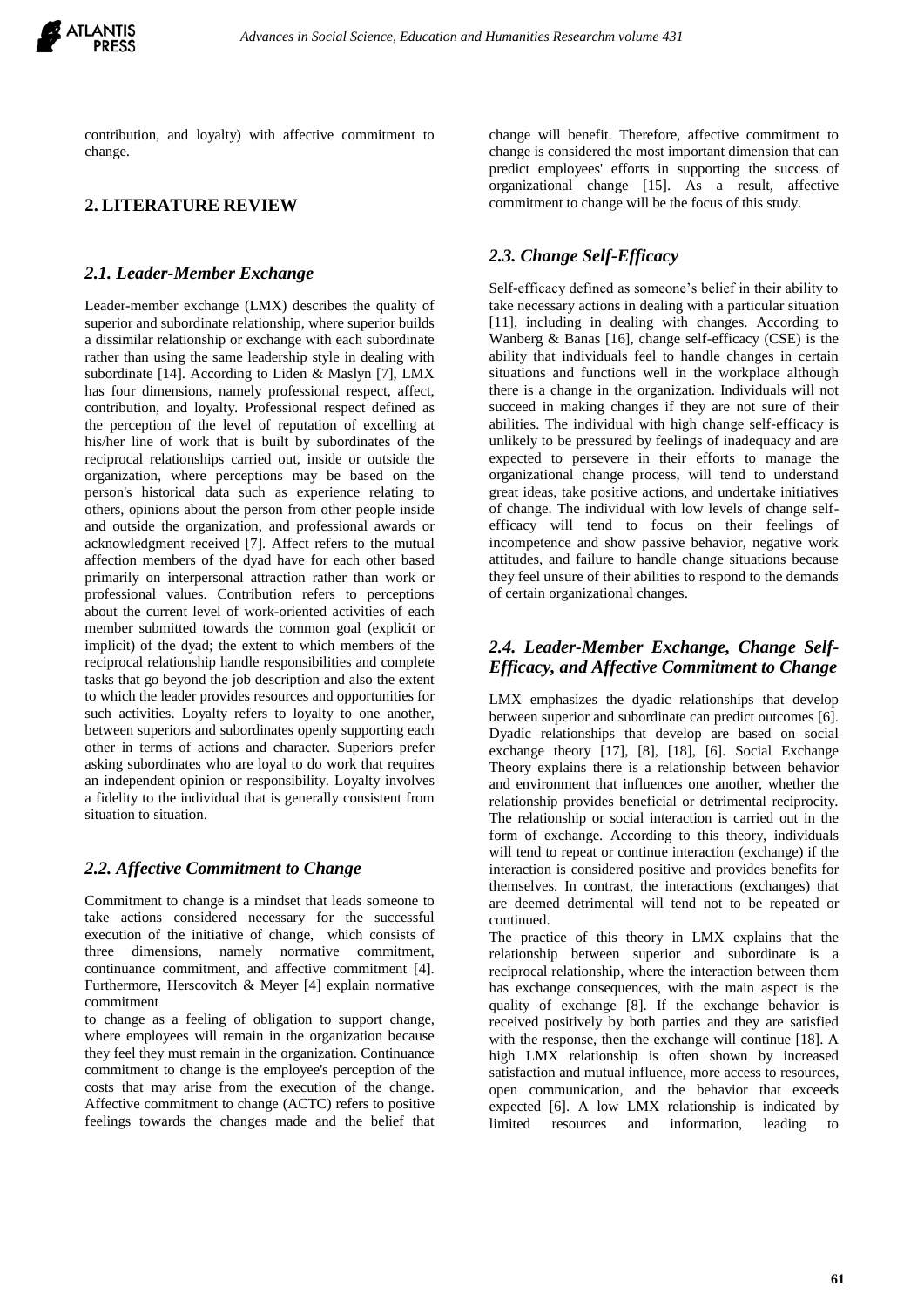dissatisfaction, and low employee commitment [6]. The exchange between superior and subordinate is based on professional respect (a reputation that is built), affect (liking each other), loyalty (mutual loyalty to each other), and contribution (task-related behavior). The dimensions of LMX can predict different outcomes [7], including affective commitment to change.

The study conducted by Mangundjaya [3] showed that the feeling of a person's ability (efficacy) has a significant positive effect on a commitment to change. Moreover, the previous study showed that between LMX and organizational commitment there was a positive relationship [8], [9], [10]. Although those researches are in the relationship with organizational commitment, the study of Mangundjaya [3] that showed there was a significant positive impact of organizational commitment and affective commitment to change, it can be assumed that there is a positive relationship between LMX and affective commitment to change. Based on these arguments, the following hypotheses are proposed:

Hypothesis 1: Affect has a positive effect on affective commitment to change.

Hypothesis 2: Loyalty has a positive effect on affective commitment to change.

Hypothesis 3: Contribution has a positive effect on affective commitment to change.

Hypothesis 4: Professional respect has a positive effect on affective commitment to change

The relationship between superiors and subordinates is related to employee self-efficacy, where subordinates who feel the relationship quality with the superiors is high feel the support of the leader [3] and more rewards, positive feedback from leaders [19], as well as feeling a sense of belonging, and as a form of exchange members will show through commitment [20]. In the situation of change, superiors need to support their subordinates' beliefs about the change in the organization [13] because subordinates' self-efficacy influences their choices in behavior. Subordinates' beliefs about the changes that occur affect their commitment to change [3].

In the change context, members who feel confident in their abilities will be able to manage the change. Several studies have shown that there is a significant relationship between change self-efficacy and affective commitment to change [21], [22].

Based on these arguments, the following hypotheses are proposed:

*Hypothesis 5: Change self-efficacy has a role as a mediator between affect and affective commitment to change.*

*Hypothesis 6: Change self-efficacy has a role as a mediator between loyalty and affective commitment to change.*

*Hypothesis 7: Change self-efficacy has a role as a mediator between contribution and affective commitment to change.*

*Hypothesis 8: Change self-efficacy has a role as a mediator between professional respect and affective commitment to change.*

The proposed research model is as follows:



**Figure 1** Hypothesized Model

# **3. METHOD**

## *3.1. Participants and Procedures*

Participants in this study were employees who worked both at the regional and the head office of government institutions with a public legal entity in the field of social security. Institutions that have representative offices spread throughout the provincial capital in Indonesia with the Head Office located in Jakarta. Participant criteria are employees at the staff level who have direct supervisors and has to experience organizational change, permanent staff, had been working at least 2 (two) years, and had experienced of organizational changes.

The questionnaire was distributed and accessed online by 800 participants, and 612 participants who filled out the questionnaire online completely (response rate = 76.5%). Participants consisted of 53.3% men and 46.7% women, with the average age was  $31.76$  years (SD = 6.67). The level of education of participants varied, 80.7% undergraduate, 10.5% diploma, and 8.8% postgraduate, with the average tenure was 7.44 years of  $(SD = 5.93)$ .

## *3.2. Measurement*

#### *3.2.1. Leader-Member Exchange (LMX)*

Leader-member exchange (LMX) was measured using 12 items Leader-Member Exchange Multi Dimension Measurement develop by Liden and Maslyn [7], has been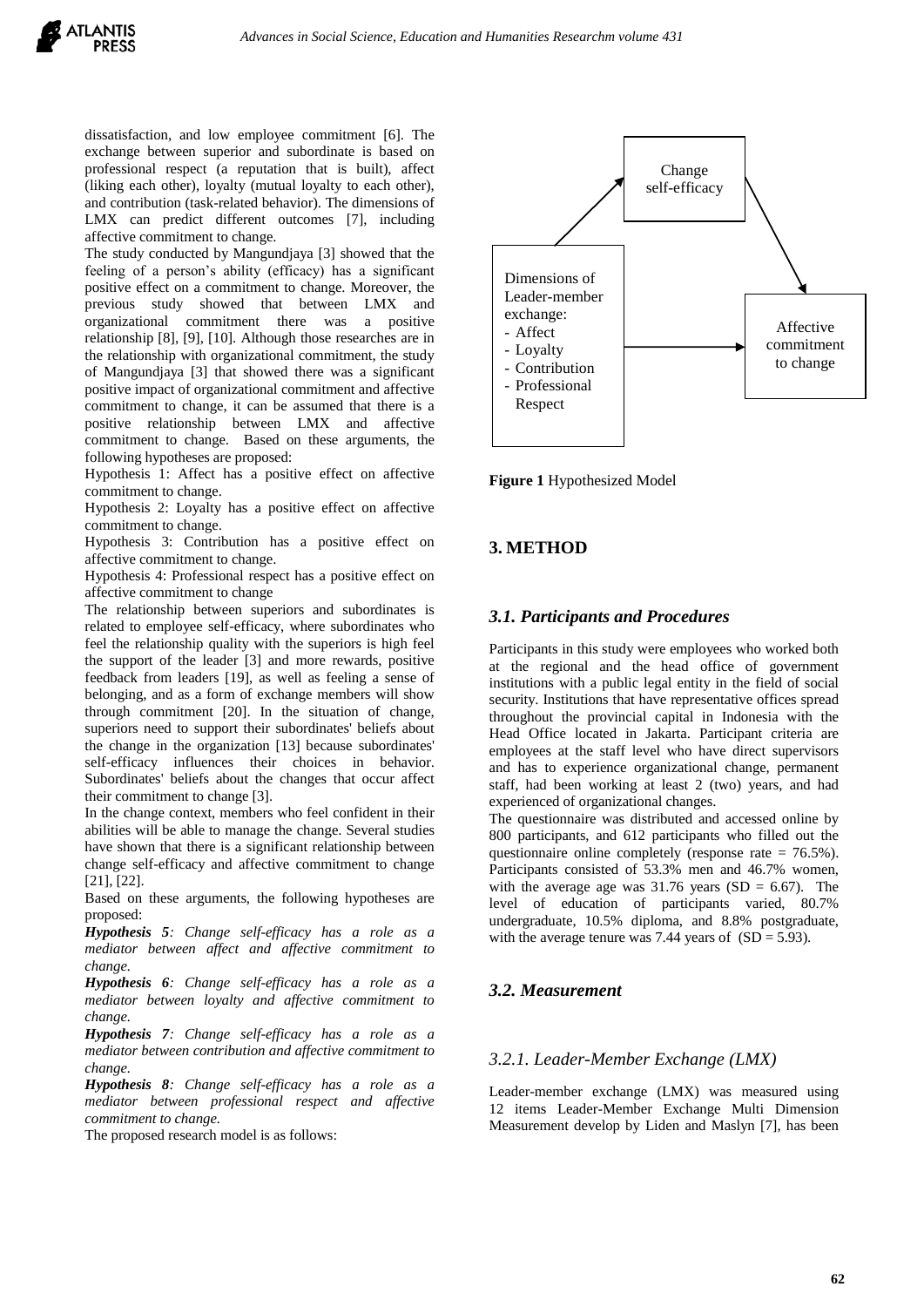translated into Indonesian. This Scale uses a Likert scale of 1-6 scale (1 = strongly disagree,  $6$  = strongly agree). One example statement is "I admire my supervisor's professional skills." Cronbach's Alpha coefficient of this scale is 0.89.

## *3.2.2. Change Self-Efficacy (CSE)*

Change self-efficacy (CSE) was measured using four items Change-Specific Self-Efficacy developed by Ashford [23], has been translated into Indonesian. This Scale uses a Likert scale of 1-6 scale (1 = strongly disagree,  $6 =$  strongly agree). One example statement is "I have reason to believe I may not perform well in my job situation following the change." Cronbach's Alpha coefficient of this scale is 0.77.

## *3.2.3. Affective Commitment to Change (ACTC)*

Affective commitment to change (ACTC) was measured by using the six items Commitment to Change Inventory from Herscovitz & Meyer [4]. This Scale uses a Likert scale of 1-6 scale (1 = strongly disagree,  $6$  = strongly agree). One example statement is "This change serves an important purpose." This measurement scale has been translated into Bahasa Indonesia. Cronbach's Alpha coefficient of this scale is 0.84.

#### *3.3. Data Analysis*

This study uses Structural Equation Modeling (SEM) to analyse the data, including Confirmatory Factor Analysis (CFA) to test the validity and reliability of the measures. The hypotheses were analysed using SEM analysis on LISREL 8.80.

## **4. RESULTS AND DISCUSSION**

#### *4.1. Results*

Based on the validity and reliability test using CFA, the standardized loading factor for the observed variables between 0.60 to 2.06 are above 0.5, it means that all variables are valid. The Average Variance Extracted (AVE) for each observed variable is affective 0.86, loyalty 0.79, contribution 0.75, professional respect 0.82, change-related self-efficacy 0.70, and affective commitment to change 0.72, shows that all instruments are reliable (AVE> 0.5). All dimensions of LMX (affect, loyalty, contribution, and professional respect) have a positive relationship with affective commitment to change ( $r = .52$ ,  $p < .01$ ;  $r = .28$ ,  $p < .01$ ; r = .10, p < .05; r = .22, p < .01, respectively) and change self-efficacy ( $r = .17$ ,  $p < .01$ ;  $r = .72$ ,  $p < .01$ ;  $r = .49$ ,  $p < .01$ ;  $r = .38$ ,  $p < .01$ , respectively). Change self-efficacy has a positive relationship with affective commitment to change ( $r = .22$ ,  $p < .01$ ). The relationship between LMX, change self-efficacy, and affective commitment to change with demographic (gender, age, education, tenure) shows that age has a positive relationship with the dimensions of LMX, affect and loyalty ( $r = .11$ ,  $p < .01$ ;  $r = .08$ ,  $p < .05$ ); gender has a negative relationship with the dimensions of LMX, loyalty and contribution ( $r = -.10$ ,  $p < .05$ ;  $r = -.11$ , p <.01); tenure has a positive relationship with the dimensions of LMX affect ( $r = .0.9$ ,  $p < .05$ ) and negative relationship with professional respect  $(r = -.09, p < .05)$ . Education does not have a relationship with all dimensions of LMX, change self-efficacy, and affective commitment to change; gender, age, and tenure have no relationship with change self-efficacy and affective commitment to change.

The results of the structural model analysis obtained a model fit with data ( $\gamma$ 2 = 718.26, df = 190;  $\gamma$ 2/df = 3.78, GFI =  $0.90$ , CFI =  $0.97$ ; PNFI =  $0.79$ , NFI =  $0.96$ ,  $RMSEA = 0.067$ . Statistical test results indicate that affect and contribution have a positive influence on affective commitment to change (γ = 0.26, t = 3.26; γ = 0.26, t = 4.94, respectively), while loyalty and professional respect do not have a significant effect on affective commitment to change ( $\gamma = -0.05$ ,  $t = -1.00$ ;  $\gamma = -0.07$ ,  $t = -0.94$ ). Hypothesis 1 and hypothesis 3 were supported, which means that the higher the perception of affect or contribution, the higher the support and willingness to change. Meanwhile, hypothesis 2 and hypothesis 4 were not supported. Statistical test results also showed that change self-efficacy has significant role in mediating effect affect and contribution to affective commitment to change (indirect effect =  $0.13$ , t = 3.47; indirect effect =  $0.08$ , t = 3.38), and change self-efficacy has no role in mediating the effect of loyalty and professional respect on affective commitment to change (indirect effect  $= -0.04$ ,  $t = -1.47$ ; indirect effect =  $-0.06$ , t =  $-1.81$ ). Hypothesis 5 and hypothesis 7 were supported, while hypothesis 6 and hypothesis 8 were not supported.

#### *4.2. Discussion*

This study examines the mediating role of change selfefficacy on the relationship between dimensions of LMX on affective commitment to change. Structural Equation Modelling analysis on LISREL 8.80 is used to test the proposed hypothesis. The dimensions of LMX, affect and contribution, has a significant positive effect with affective commitment to change, where contribution has a more significant effect on affective commitment to change. This shows that commitment is significantly related to contribution than affect [7], where subordinates contribute more to workgroups to benefit the organization, not just superiors. Affect as a dimension of LMX that has a significant positive effect on affective commitment to change shows that the higher the perception of subordinates of the quality of relationships established based on an interpersonal interest that is considered to provide personal benefits, the higher the support and desire indicated subordinates to change. Contribution as a dimension of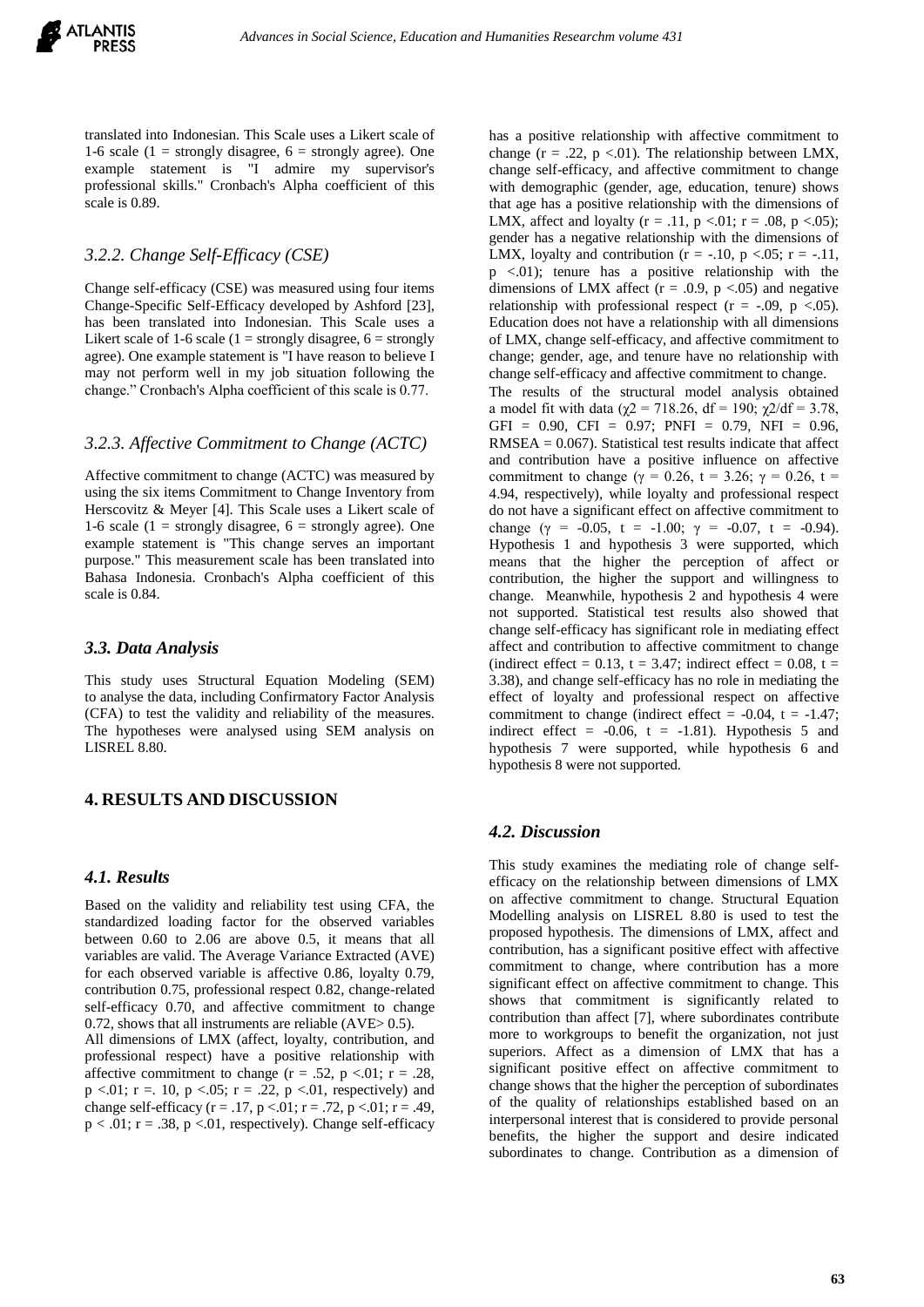LMX which has a significant positive effect on affective commitment to change shows that the higher subordinates' perceptions about the balance of contributions made by both parties (subordinates hold responsibilities and complete tasks that go beyond description jobs and superiors provide resources and opportunities for subordinates to finish their job), the higher the support and desire shown by subordinates to change. The results of this study also found that change self-efficacy has a significant role in mediating the effect of the dimensions of L MX affect and contribution to affective commitment to change. This finding showed that self-efficacy to handle changes in certain situations and function well at work despite demands for change [16] is a factor that enables to have a positive effect on a commitment to change [3]. These findings confirmed that the dimensions of LMX are multidimensional, where these dimensions can predict different outcomes [7].

In this study, participant demographics age has a positive relationship with the dimensions of LMX such as affect and loyalty. Gender has a negative relationship with the dimensions of LMX loyalty and contribution. Tenure has a positive relationship with the dimensions of LMX affect and negative relationship with professional respect. Education does not have a relationship with all dimensions of LMX (professional respect, affect, contribution, and loyalty), affective commitment to change, and change selfefficacy. To sum, age, gender, and tenure have no relationship with change self-efficacy and affective commitment to change.

## **5. CONCLUSIONS**

This study investigates the effect of LMX and its dimension (professional respect, affect, contribution, and loyalty) on affective commitment to change, and the role of change self-efficacy as a mediator in the relationship between LMX and affective commitment to change. The results showed that the dimensions of LMX, affect and contribution have a significant positive relationship with affective commitment to change. Furthermore, the results found a mediating role of change self-efficacy in the relationship between the dimensions of LMX affect and contribution, with affective commitment to change. Research on LMX as a multidimensional linked to outcomes is still limited. Based on these findings, together with the limitations of the study, future research must examine the relationship of the dimensions of LMX with various other outcomes in different industries and across culture settings, to gain a more comprehensive understanding about the relationship of the dimension of LMX as multidimensional with various outcomes and other possible mediator or moderator variables.

#### **REFERENCES**

[1] I. Palmer, R. Dunford, and G. Akin, *Managing organizational change: A multiple perspectives*  *approach*, 2nd ed. New York, NY: McGraw-Hill, 2009.

- [2] P. Myers, S. Hulks, and L. Wiggins, *Organizational change: Perspectives on theory and practice*. Oxford, UK: Oxford University Press, 2012.
- [3] W. L. H. Mangundjaya, *Psikologi dalam perubahan organisasi*. Jakarta: Swasthi Adi Cita, 2016.
- [4] L. Herscovitch and J. P. Meyer, "Commitment to organizational change: Extension of a threecomponent model," *J. Appl. Psychol.*, vol. 87, no. 3, pp. 474–487, 2002.
- [5] M. N. Khan and M. F. Malik, "'My leader's group is my group'. Leader-member exchange and employees' behaviours," *Eur. Bus. Rev.*, vol. 29, no. 5, pp. 551–571, 2017.
- [6] C. R. Gerstner and D. V Day, "Meta-Analytic review of leader–member exchange theory: Correlates and construct issues.," *J. Appl. Psychol.*, vol. 82, no. 6, p. 827, 1997.
- [7] R. C. Liden and J. M. Maslyn, "Multidimensionality of leader-member exchange: An empirical assessment through scale development," *J. Manage.*, vol. 24, no. 1, pp. 43– 72, 1998.
- [8] S. Rashid, G. Dastgeer, and T. Kayaniv, "A social exchange perspective through the lens of an individual: Relationship between LMX, voice and organizational commitment in academia," *Bus. Econ. Rev.*, vol. 10, no. 3, pp. 1-28, 2018.
- [9] T. Rockstuhl, J. H. Dulebohn, S. Ang, and L. M. Shore, "Leader–member exchange (LMX) and culture: A meta-analysis of correlates of LMX across 23 countries," *J. Appl. Psychol.*, vol. 97, no. 6, pp. 1097–1130, 2012.
- [10] R. P. Setton, N. Bennet, and R. C. Liden, "Social exchange in organizations: Perceived organizational support, leader–member exchange, and employee reciprocity," *J. Appl. Psychol.*, vol. 81, no. 3, pp. 219-227, 1996.
- [11] F. Luthans, *Perilaku Organisasi*, (Alih Bahasa VA Yuwono, dkk), Ed. Bhs. Indones. Yogyakarta: ANDI, 2006.